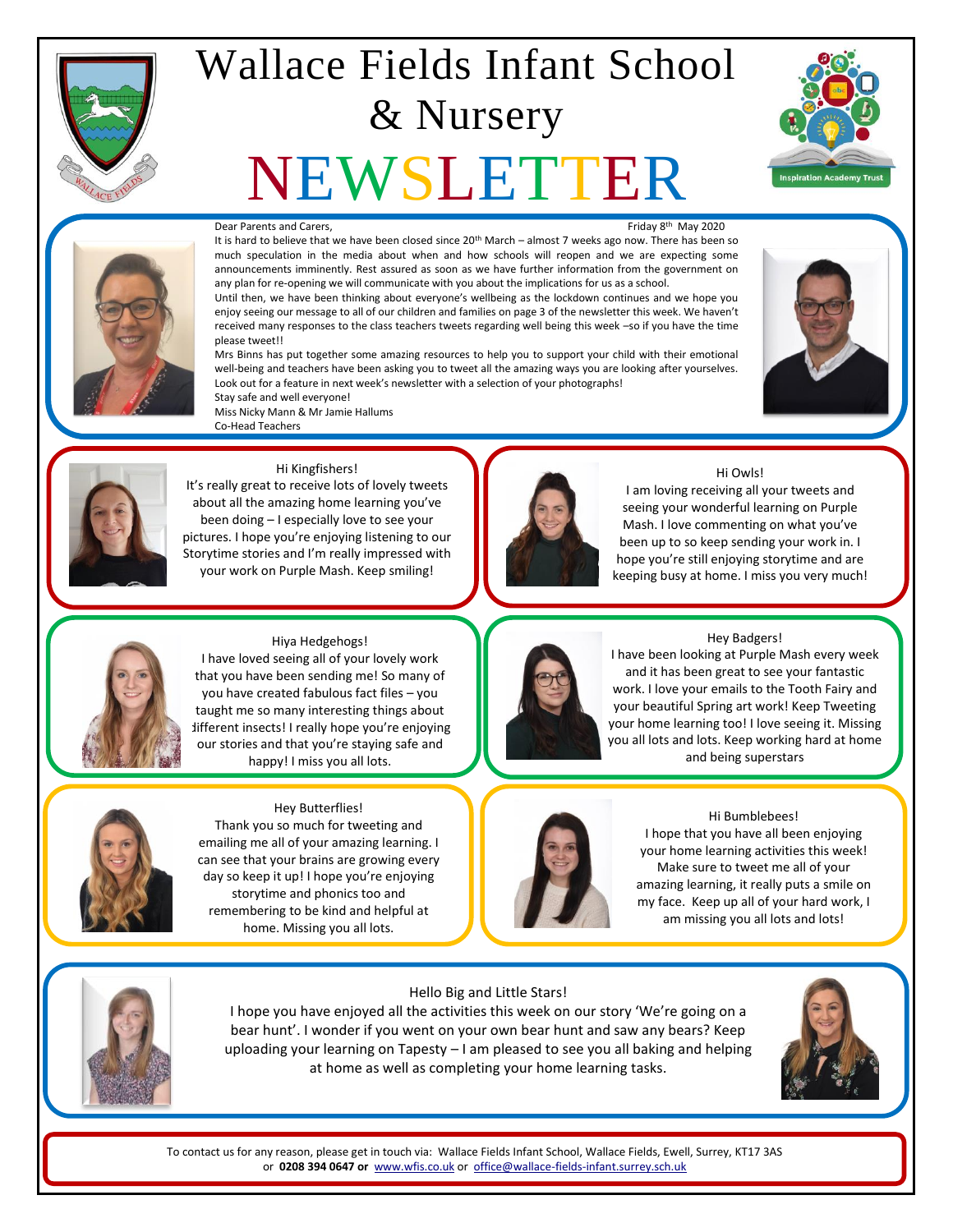## Golden Ticket

Well done to the children who won a golden ticket this week for their efforts and achievements (see below)! Keep up the great work everyone & we look forward to finding out who will be our golden ticket winners next week!

#### Owl C

Well done to Elliott for his interesting fact file all about horses. I love how you included a 'did you know…' question. You taught me lots of new information all about horses.

Keep up the hard work!

|                                                                                                                                        | The Basic Needs of Animals                                |                                                                                                                                |
|----------------------------------------------------------------------------------------------------------------------------------------|-----------------------------------------------------------|--------------------------------------------------------------------------------------------------------------------------------|
| Habitet<br>Horses live in fields and a<br>barn. You have to go down.<br>and clean there barn and<br>give them fresh water and<br>food. | Food<br>Horses are herbivores, they<br>eat hay and grass. | Exercise<br>We can ride horses to keep<br>them fit and healthy. Some<br>people like to jump, do<br>cross country, or dressage. |
|                                                                                                                                        |                                                           |                                                                                                                                |
| Fun Facts<br>Did you know horsses run<br>at about 30 mph?<br>Did you know that ponys                                                   | Witte in hore.                                            | Write in here.                                                                                                                 |

#### Badger Class



Well done to Josh for all his home learning I have seen on Twitter and Purple Mash. I particularly love his Spring art work. He also wrote a description about it which was fantastic! Keep up all your hard work at home, Josh. I am very proud of you.

## Kingfisher Class

A huge well done to Damon for **all** his amazing home learning! It's clear to see that you are working really hard and I love that you get involved in all the daily challenges on Twitter - your pictures are just fantastic! I was really impressed with your handwriting practice – well done!

 $4444$ Lunne un ill 1.09 fog

## Hedgehog Class

Well done to Phoebe for all of her hard work at home! Phoebe worked hard to research and create a fact-file all about ladybirds! I didn't know that there were 5000 different species of ladybirds! Phoebe also made sure that she used capital letters and full-stops. Keep up all your hard work, Phoebs!

#### Bumblebee Class



Well done to Jude who has been working hard at home with his home learning! You used lots of bright colours for your art work and showed your careful cutting skills. Well done for your beautiful handwriting when writing your name!

#### Butterfly Class



Well done to Violet this week who created a beautiful nature picture using the flowers she collected on her walk. I love how many different coloured flowers you found Violet and how you carefully stuck them on using sellotape. Keep up the great learning!

To contact us for any reason, please get in touch via: Wallace Fields Infant School, Wallace Fields, Ewell, Surrey, KT17 3AS or **0208 394 0647 or** [www.wfis.co.uk](http://www.wfis.co.uk/) or [office@wallace-fields-infant.surrey.sch.uk](mailto:office@wallace-fields-infant.surrey.sch.uk)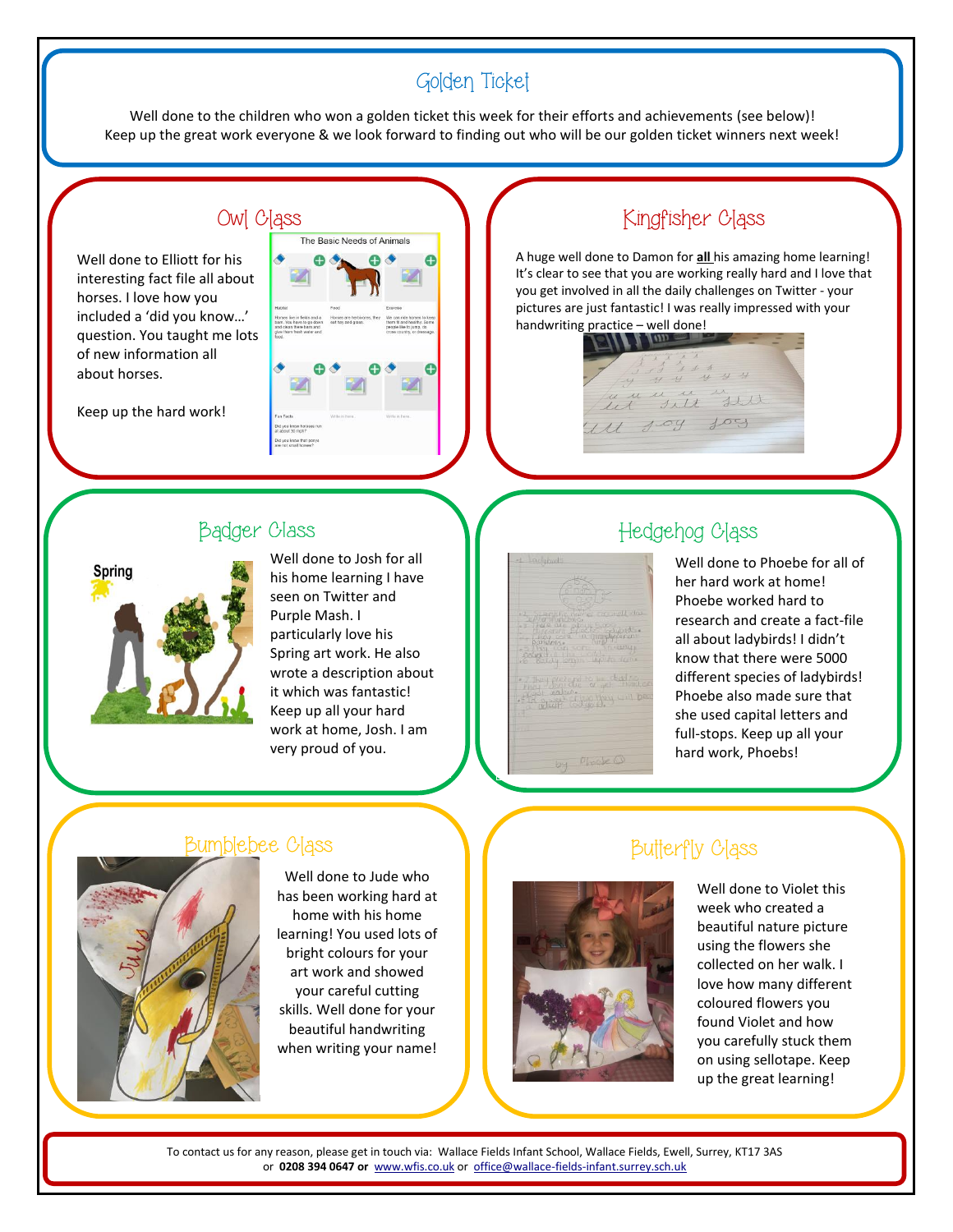## Well-Being Support

During these uncertain times, many of us will feel worried, stressed and anxious. Whilst these feelings are normal at a time when we are experiencing a significant amount of change and disruption it is important that we acknowledge them and are able to seek support if these feelings become overwhelming and start to affect our general well-being.

Here are some resources that you may find useful:

- ELSA Support has a range of free resources and activities to support children during the Coronavirus, including social stories, thinking about you cards, well-being calendars, calming strategies etc. [https://elsa-support.co.uk/category/free](https://elsa-support.co.uk/category/free-resources/coronavirus-support/)[resources/coronavirus-support/](https://elsa-support.co.uk/category/free-resources/coronavirus-support/)
- Young Mind[s https://youngminds.org.uk/find-help/looking-after-yourself/coronavirus-and-mental-health/](https://youngminds.org.uk/find-help/looking-after-yourself/coronavirus-and-mental-health/)
- Action for Happiness has coping calendars and other resources to support well-being<https://www.actionforhappiness.org/>
- Anna Freud Centre for Children and Familie[s https://www.annafreud.org/what-we-do/anna-freud-learning](https://www.annafreud.org/what-we-do/anna-freud-learning-network/coronavirus/)[network/coronavirus/](https://www.annafreud.org/what-we-do/anna-freud-learning-network/coronavirus/)
- Wheel of Well-being-Try to complete an activity for each area each day or over a week- <https://www.wheelofwellbeing.org/>
- Cosmic Kids Yoga fun yoga and mindfulness activities for children of all ages can be relaxing or active depending on how you feel! <https://www.cosmickids.com/>
- Girlguiding has launche[d Adventures at Home](https://www.girlguiding.org.uk/what-we-do/adventures-at-home/) a range of activities online to help children, parents and carers find simple ways to create fun, adventure and boost wellbeing. Adventures At Home provides weekly activities for children and young people to build their wellbeing in fun and playful ways at home. Every week they will release activities for all age groups on the Adventures At Home hub on their website. This hub will be full of downloadable resources and idea blogs to support parents, carers, volunteers, and children.







## A Message from Wallace Fields Infant School & Nursery



All the staff at Wallace Fields Infant School and Nursery are very much missing the children. Please do look at your OneDrive for a special message from us all!

To go directly to Nursery Message – please click o[n this link](https://wallacefieldsinfant-my.sharepoint.com/:i:/g/personal/collette_pasley_wallace-fields-infant_surrey_sch_uk/EeW1RudVAmNJjXD53CET7lMBjwEeVn-42LVEE8mtI0_T1g?e=Kk9xG6)

To go directly to Reception Message – please click o[n this link](https://wallacefieldsinfant-my.sharepoint.com/:v:/g/personal/collette_pasley_wallace-fields-infant_surrey_sch_uk/EVoCZKKxK-REj7oBDi2vVJcBPWO_JB0X2L6kef7L5cDs2g?e=ppPvl5)

To go directly to Year 1 Message - please click o[n this link](https://wallacefieldsinfant-my.sharepoint.com/:v:/g/personal/collette_pasley_wallace-fields-infant_surrey_sch_uk/ERfHFMW7DztFtv16fZpafhMBoISYSXGojTY69EgdZKx_zw?e=2R8m4U)

To go directly to Year 2 Message – please click o[n this link](https://wallacefieldsinfant-my.sharepoint.com/:v:/g/personal/collette_pasley_wallace-fields-infant_surrey_sch_uk/EeRXduCPe9VAptgt36ejj7MBW7smh3jXVWHxTbAfev2adw?e=vDz0Nc)

To contact us for any reason, please get in touch via: Wallace Fields Infant School, Wallace Fields, Ewell, Surrey, KT17 3AS or **0208 394 0647 or** [www.wfis.co.uk](http://www.wfis.co.uk/) or [office@wallace-fields-infant.surrey.sch.uk](mailto:office@wallace-fields-infant.surrey.sch.uk)